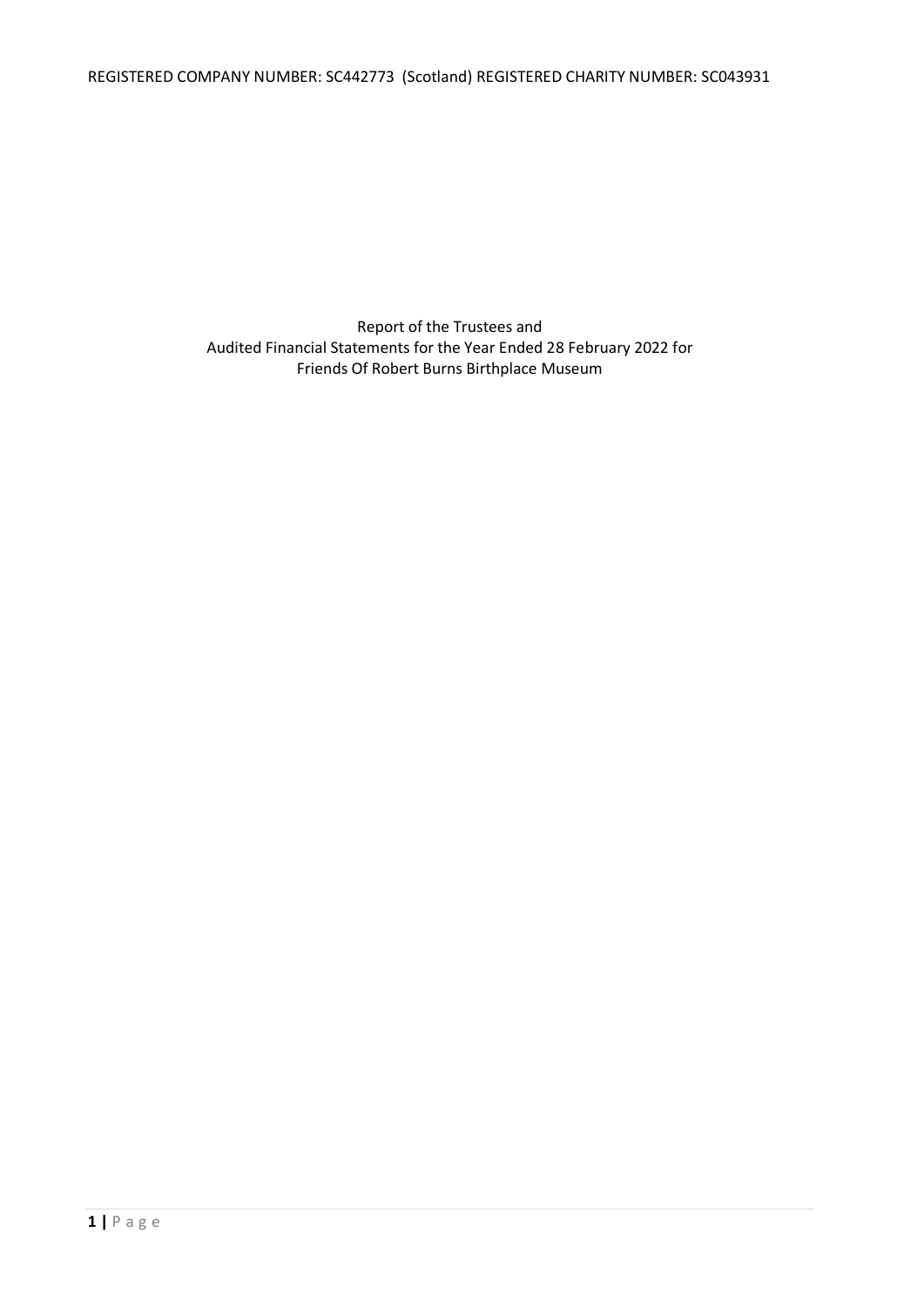# **Friends of Robert Burns Birthplace Museum Contents of the Financial Statements for the Year Ended 28 February 2022**

|                                          | Page    |
|------------------------------------------|---------|
| Report of the Trustees                   | 3 to 4  |
| Independent Examiner's Report            | 5       |
| <b>Statement of Financial Activities</b> | 6       |
| <b>Balance Sheet</b>                     | 7       |
| Notes to the Financial Statements        | 8 to 10 |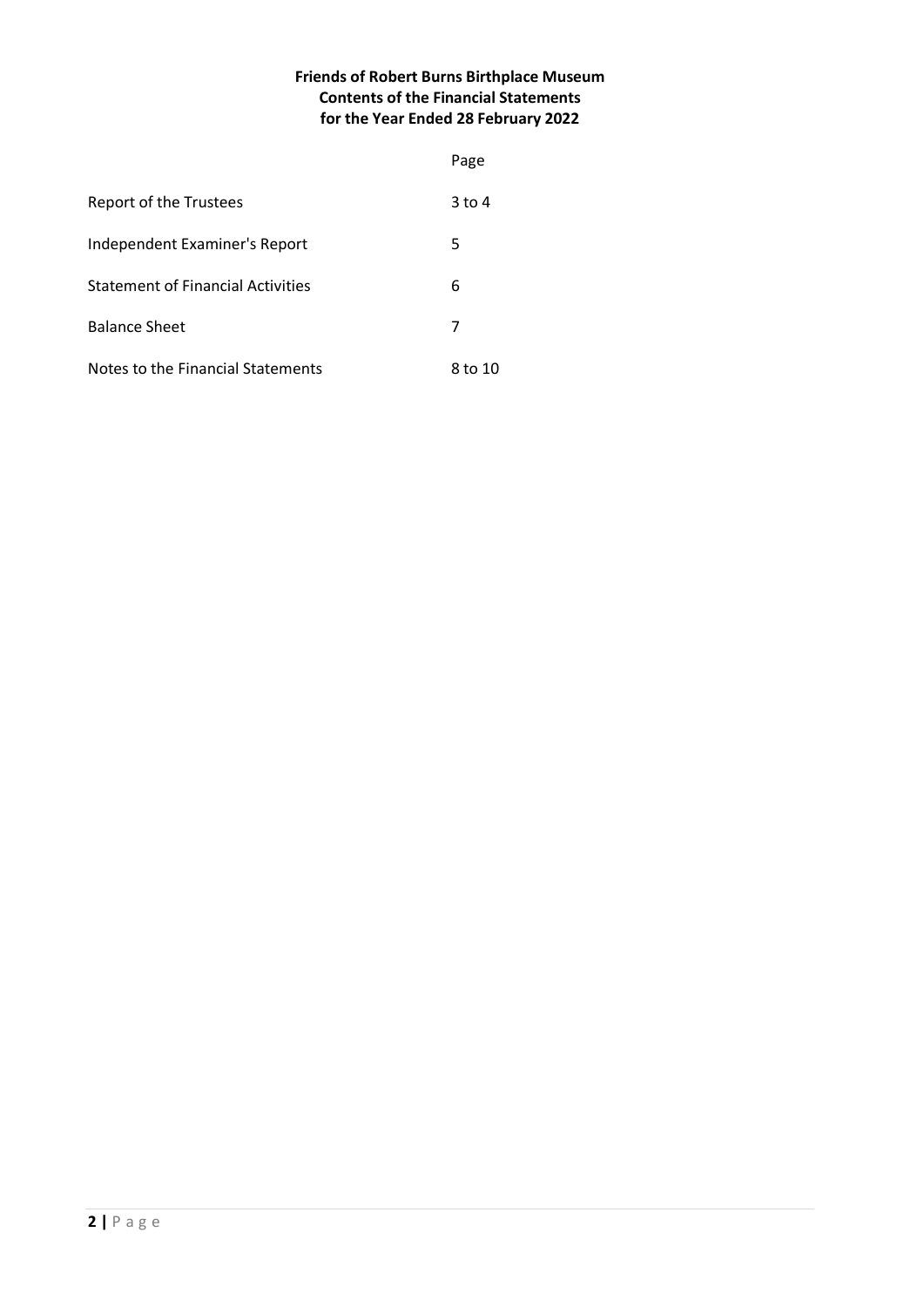## **Friends of Robert Burns Birthplace Museum Report of the Trustees For the year ended 28 February 2022**

The trustees who are also directors of the charity for the purposes of the Companies Act 2006, present their report with the financial statements of the charity for the year ended 28 February 2016. The trustees have adopted the provisions of the Statement of Recommended Practice (SORP) 'Accounting and Reporting by Charities' issued in March 2005.

# **REFERENCE AND ADMINISTRATIVE DETAILS**

Registered Company number SC442773 (Scotland) Registered Charity number SC043931 Registered office 4 Ewenfield Park AYR Ayrshire KA7 2QG **Trustees** J D Rattenbury Retired Teacher H Farrell A Wilson E Preston Company Secretary J D Rattenbury Independent examiner Stewart Robertson

Bankers

Royal Bank of Scotland Ayr Chief Office 30 Sandgate Ayr KA7 1BY

### **STRUCTURE, GOVERNANCE AND MANAGEMENT**

Governing document

The charity is controlled by its governing document, a deed of trust, and constitutes a limited company, limited by guarantee, as defined by the Companies Act 2006.

The trustees look to appoint new trustees who are committed to the aims of the Trust, and ideally have an association with Robert Burns Birthplace Museum and its surrounding area. The charity aims to have a good representation of the volunteers and a balance of skills and experience amongst individual trustees."

Related parties

Friends of Robert Burns Birthplace Museum is associated with the following bodies which are connected to or supported by the charity:

- Robert Burns Birthplace Museum, Alloway, Ayrshire

- National Trust for Scotland

#### Risk management

The trustees have a duty to identify and review the risks to which the charity is exposed and to ensure appropriate controls are in place to provide reasonable assurance against fraud and error.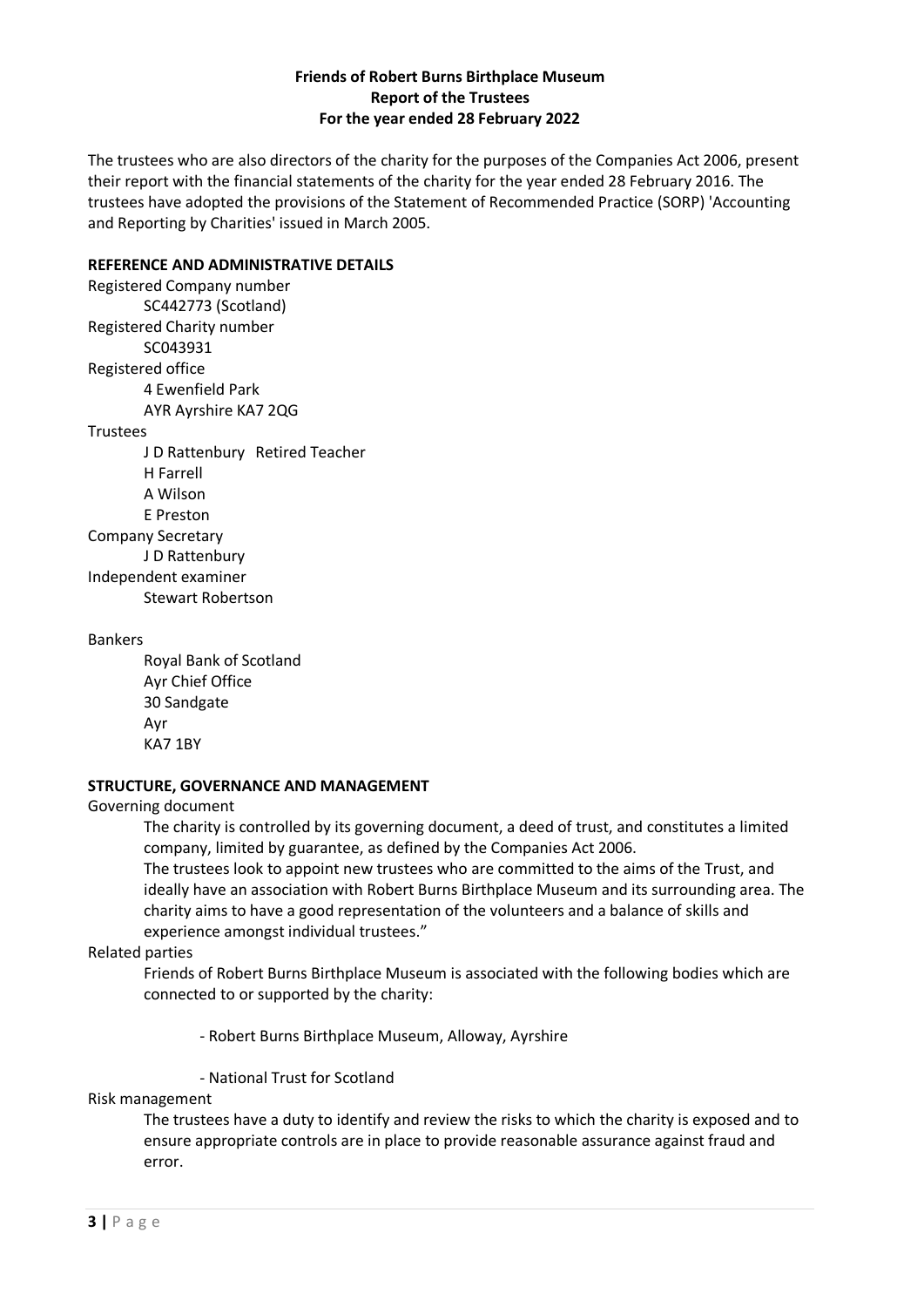## **Friends of Robert Burns Birthplace Museum Report of the Trustees For the year ended 28 February 2022**

## **OBJECTIVES AND ACTIVITIES**

Objectives and aims

The objectives of the company are as follows:

To support the arts, heritage and culture by supporting the National Trust for Scotland (Scottish Charity Number SC007410) with regard to their property, "Robert Burns Birthplace Museum", by whatever means are suitable within the context of charitable activities including; raising funds, encouraging donations and sponsorship, organizing and helping with events and business activities.

## **ACHIEVEMENT AND PERFORMANCE**

#### **Charitable activities**

We have been able to donate £4,802 to replace the Straw sculpture of Tam O'Shanter at Burns Cottage.

The Monument Garden Plant Shop has remained closed during this period, but the wreath sales were made online. The Burns Supper was held online again raising £2,722 net.

#### **FINANCIAL REVIEW**

Fund-raising activities and donations have resulted in a net income of £4,432.

#### **FUTURE DEVELOPMENTS AND COVID 19**

The continuing Covid crisis has prevented the reopening of the Plant Shop, or to allow us to hold any of our usual events. We have maintained a lively presence on our Website and Facebook page. The donation from the Co-operative Society Local Community Funding 2020 has allowed us to purchase £1,152 of equipment and support for our Spinning Wheel project.

This report has been prepared in accordance with the special provisions of Part 15 of the Companies Act 2006 relating to small companies.

ON BEHALF OF THE BOARD:

............................................. J D Rattenbury - Treasurer

Date: .............................................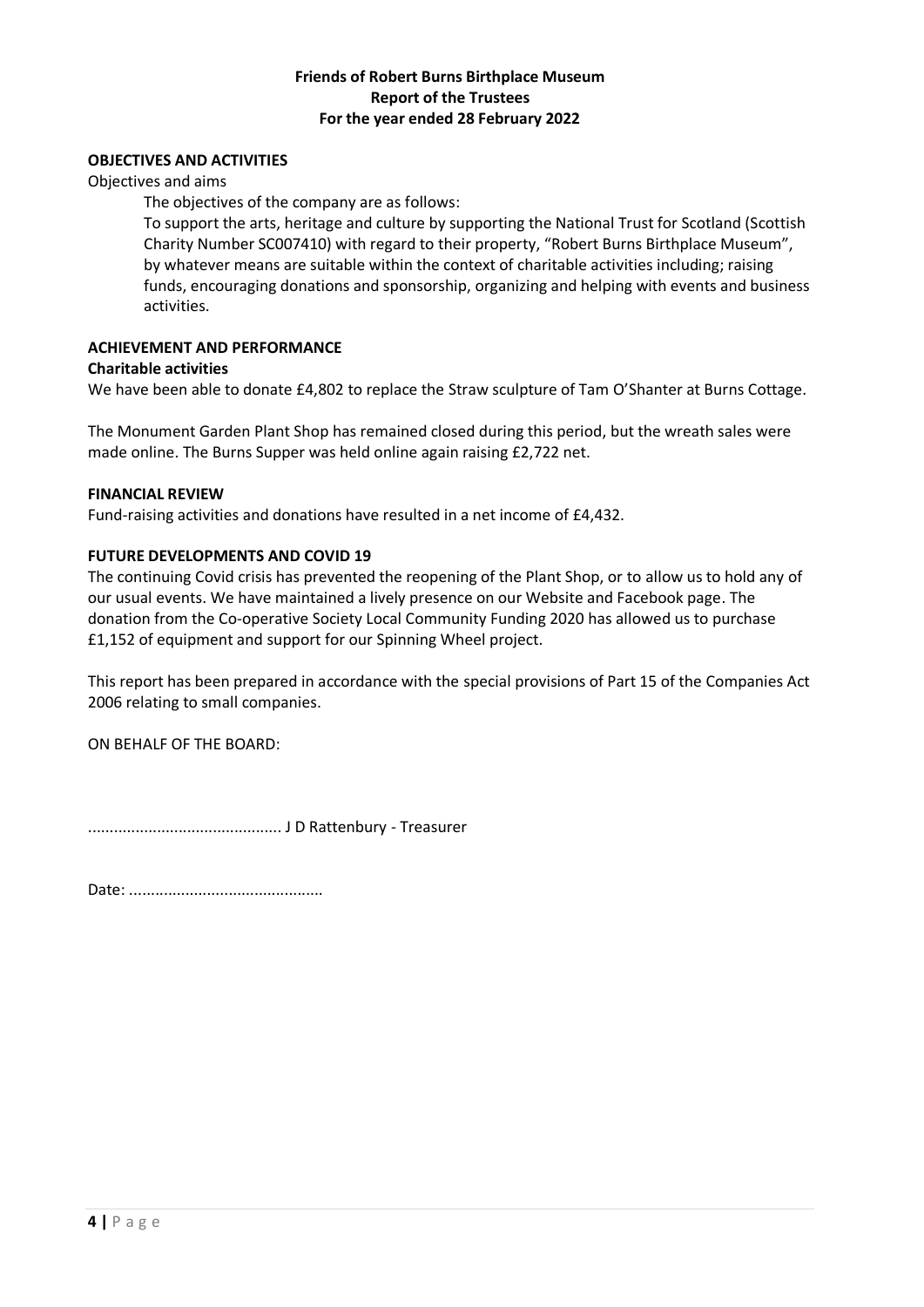## **Independent Examiner's Report to the Trustees of Friends Of Robert Burns Birthplace Museum**

I report on the accounts for the year ended 28 February 2022 set out on pages four to seven.

### **Respective responsibilities of trustees and examiner**

The charity's trustees are responsible for the preparation of the accounts in accordance with the terms of the Charities and Trustee Investment (Scotland) Act 2005 and the Charities Accounts (Scotland) Regulations 2006. The charity's trustees consider that the audit requirement of Regulation 10(1)(a) to (c) of the Accounts Regulations does not apply. It is my responsibility to examine the accounts as required under Section 44(1)(c) of the Act and to state whether particular matters have come to my attention.

#### **Basis of the independent examiner's report**

My examination was carried out in accordance with Regulation 11 of the Charities Accounts (Scotland) Regulations 2006. An examination includes a review of the accounting records kept by the charity and a comparison of the accounts presented with those records. It also includes consideration of any unusual items or disclosures in the accounts, and seeking explanations from you as trustees concerning any such matters. The procedures undertaken do not provide all the evidence that would be required in an audit, and consequently I do not express an audit opinion on the view given by the accounts.

#### **Independent examiner's statement**

In connection with my examination, no matter has come to my attention:

- (1) which gives me reasonable cause to believe that, in any material respect, the requirements
	- to keep accounting records in accordance with Section 44(1)(a) of the 2005 Act and Regulation 4 of the 2006 Accounts Regulations; and
	- to prepare accounts which accord with the accounting records and to comply with Regulation 8 of the 2006 Accounts Regulations

have not been met; or

(2) to which, in my opinion, attention should be drawn in order to enable a proper understanding of the accounts to be reached.

Stewart Robertson ICMA 36 Cairn Crescent Alloway KA7 4PW

Date: .............................................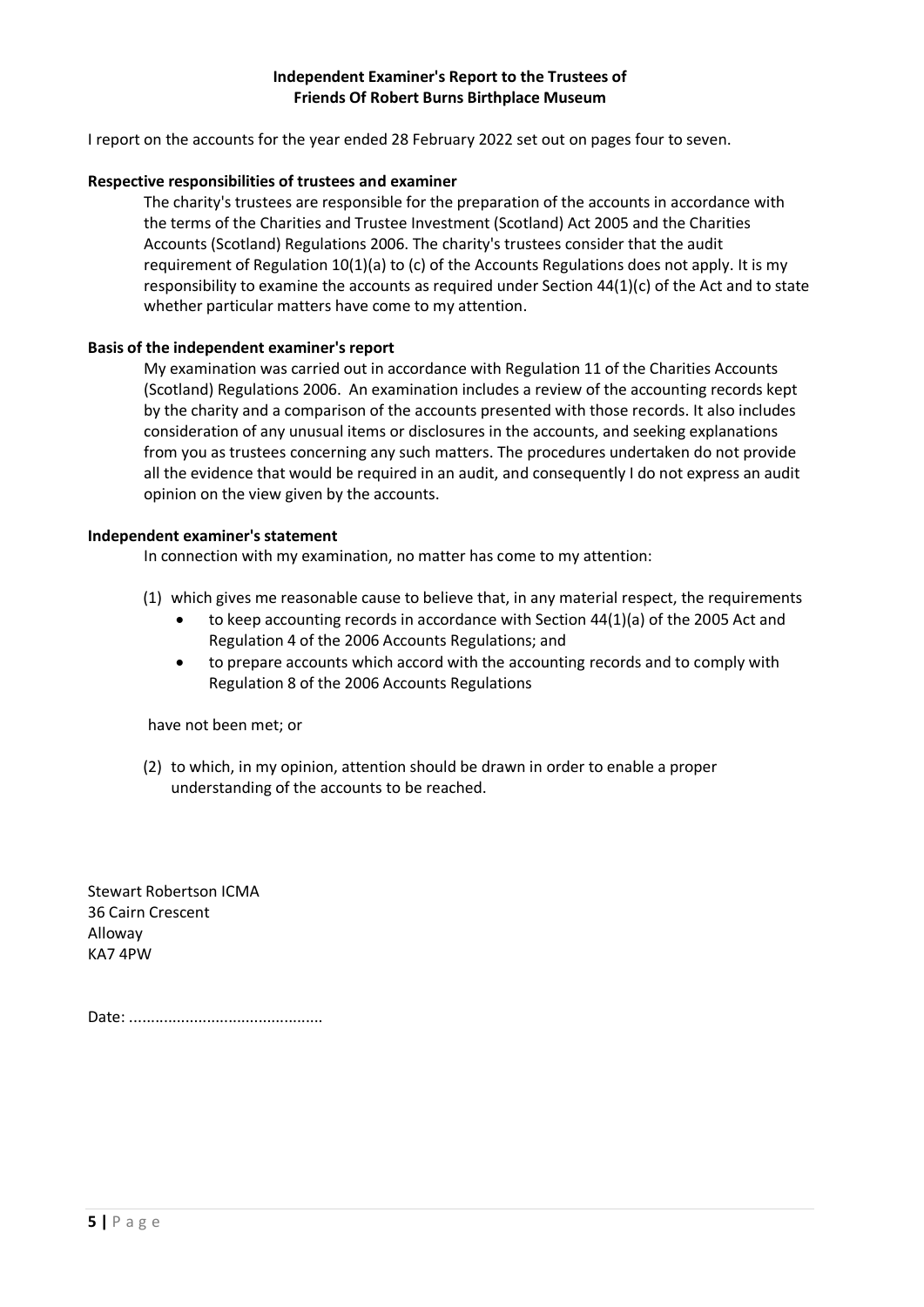| rds of Roder, July 3                                   |  | Friends of Robert Burns Birthplace Museum |                |    |                          |   |          |
|--------------------------------------------------------|--|-------------------------------------------|----------------|----|--------------------------|---|----------|
|                                                        |  |                                           |                |    |                          |   |          |
| place                                                  |  | <b>Statement of Financial Activities</b>  |                |    |                          |   |          |
|                                                        |  | for the year ended 28 February 2022       |                |    |                          |   |          |
|                                                        |  |                                           |                |    |                          |   |          |
|                                                        |  | <b>Notes</b>                              |                |    | 2021-22                  |   | 2020-21  |
| All funds are unrestricted                             |  |                                           |                |    |                          |   |          |
| <b>INCOMING RESOURCES</b>                              |  |                                           |                |    |                          |   |          |
| Incoming resources from generating funds               |  |                                           |                |    |                          |   |          |
| Activities for generating funds                        |  |                                           | $\overline{2}$ | £  | 4,322                    | £ | 9,871    |
|                                                        |  |                                           |                | £  | $\overline{a}$           | £ |          |
| Donations                                              |  |                                           |                | £  | 110                      | £ | 650      |
| <b>Total incoming resources</b>                        |  |                                           |                | £  | 4,432                    |   | £ 10,521 |
|                                                        |  |                                           |                |    |                          |   |          |
| <b>RESOURCES EXPENDED</b>                              |  |                                           |                |    |                          |   |          |
| <b>Costs of generating funds</b>                       |  |                                           |                |    |                          |   |          |
| Fundraising trading: cost of good sold and other costs |  |                                           | $\overline{3}$ | £  | 2,266                    | £ | 1,295    |
| <b>Charitable activities</b>                           |  |                                           |                |    |                          |   |          |
| Charitable activities                                  |  |                                           |                | £  | 4,802                    | £ | 2,000    |
| <b>Governance costs</b>                                |  |                                           |                | £  | $\overline{\phantom{a}}$ | £ | L.       |
| <b>Total resources expended</b>                        |  |                                           |                | £  | 7,068                    | £ | 3,295    |
| <b>NET INCOME FOR THE YEAR</b>                         |  |                                           |                | -£ | 2,636                    | £ | 7,226    |
| <b>RECONCILIATION OF FUNDS</b>                         |  |                                           |                |    |                          |   |          |
| Previous year funds                                    |  |                                           |                | £  | 10,484                   | £ | 3,258    |
| Total funds brought forward                            |  |                                           |                | -£ | 2,636                    | £ | 7,226    |
| TOTAL FUNDS CARRIED FORWARD                            |  |                                           |                | £  | 7,848                    |   | £ 10,484 |
|                                                        |  |                                           |                |    |                          |   |          |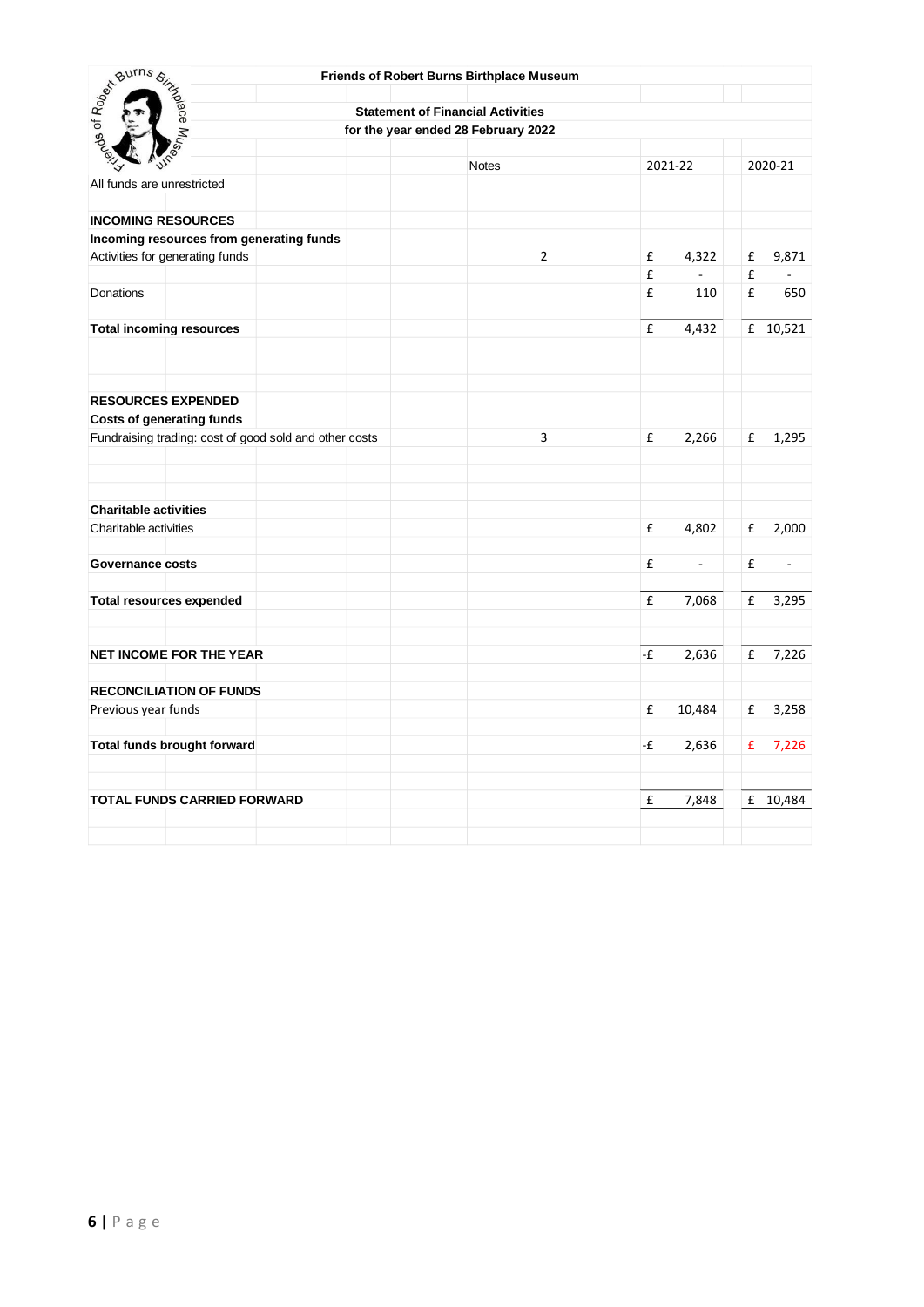|                                                                                                              |  | <b>Friends of Robert Burns Birthplace Museum</b>    |              |                                                                                                             |  |         |    |        |         |            |  |  |  |
|--------------------------------------------------------------------------------------------------------------|--|-----------------------------------------------------|--------------|-------------------------------------------------------------------------------------------------------------|--|---------|----|--------|---------|------------|--|--|--|
|                                                                                                              |  |                                                     |              |                                                                                                             |  |         |    |        |         |            |  |  |  |
|                                                                                                              |  |                                                     |              | <b>Statement of Financial Balances</b>                                                                      |  |         |    |        |         |            |  |  |  |
| for the year ended 28 February 2022                                                                          |  |                                                     |              |                                                                                                             |  |         |    |        |         |            |  |  |  |
| From Book Manus                                                                                              |  |                                                     | <b>Notes</b> |                                                                                                             |  | 2021-22 |    |        | 2020-21 |            |  |  |  |
| All funds are unrestricted                                                                                   |  |                                                     |              |                                                                                                             |  |         |    |        |         |            |  |  |  |
| <b>CURRENT ASSETS</b>                                                                                        |  |                                                     |              |                                                                                                             |  |         |    |        |         |            |  |  |  |
| <b>Debtors</b>                                                                                               |  |                                                     |              |                                                                                                             |  |         | £  |        |         | £          |  |  |  |
| Cash at bank and in hand                                                                                     |  |                                                     |              |                                                                                                             |  |         | £  | 7,848  |         | £ 10,484   |  |  |  |
|                                                                                                              |  |                                                     |              |                                                                                                             |  |         |    |        |         |            |  |  |  |
|                                                                                                              |  |                                                     |              |                                                                                                             |  |         | £  | 7,848  |         | £ 10,484   |  |  |  |
| <b>CREDITORS</b>                                                                                             |  |                                                     |              |                                                                                                             |  |         |    |        |         |            |  |  |  |
|                                                                                                              |  | Amounts falling due within one year                 |              |                                                                                                             |  |         |    |        |         |            |  |  |  |
| <b>NET CURRENT ASSETS</b>                                                                                    |  |                                                     |              |                                                                                                             |  |         | £  | 7,848  |         | £ 10,484   |  |  |  |
|                                                                                                              |  | TOTAL ASSETS LESS CURRENT LIABILITIES               |              |                                                                                                             |  |         | £  | 7,848  |         | £ 10,484   |  |  |  |
|                                                                                                              |  |                                                     |              |                                                                                                             |  |         |    |        |         |            |  |  |  |
| <b>NET ASSETS</b>                                                                                            |  |                                                     |              |                                                                                                             |  |         | £  | 7,848  |         | £ 10,484   |  |  |  |
| <b>RESERVES</b>                                                                                              |  |                                                     |              |                                                                                                             |  |         |    |        |         |            |  |  |  |
| carried forward                                                                                              |  |                                                     |              |                                                                                                             |  |         | £  | 10,485 |         | 3,258<br>f |  |  |  |
| Current year surplus /defict                                                                                 |  |                                                     |              |                                                                                                             |  |         | -£ | 2,636  |         | 7,226<br>£ |  |  |  |
| <b>TOTAL FUNDS</b>                                                                                           |  |                                                     |              |                                                                                                             |  |         | £  | 7,848  |         | £ 10,485   |  |  |  |
| Unrestricted funds                                                                                           |  |                                                     |              |                                                                                                             |  |         | £  | 7,848  |         | £10,485    |  |  |  |
|                                                                                                              |  |                                                     |              |                                                                                                             |  |         |    |        |         |            |  |  |  |
| <b>TOTAL FUNDS</b>                                                                                           |  |                                                     |              |                                                                                                             |  |         | £  | 7,848  |         | £10,485    |  |  |  |
|                                                                                                              |  | The notes form part of these financial statements   |              |                                                                                                             |  |         |    |        |         |            |  |  |  |
|                                                                                                              |  |                                                     |              | The charitable company is entitled to exemption from audit under Section 477 of the Companies Act 2006 for  |  |         |    |        |         |            |  |  |  |
|                                                                                                              |  |                                                     |              |                                                                                                             |  |         |    |        |         |            |  |  |  |
|                                                                                                              |  |                                                     |              | The members have not required the charitable company to obtain an audit of its financial statements for the |  |         |    |        |         |            |  |  |  |
|                                                                                                              |  | The trustees acknowledge their responsibilities for |              |                                                                                                             |  |         |    |        |         |            |  |  |  |
| (a) ensuring that the charitable company keeps accounting records that comply with Sections 386 and          |  |                                                     |              |                                                                                                             |  |         |    |        |         |            |  |  |  |
| (b) preparing financial statements which give a true and fair view of the state of affairs of the charitable |  |                                                     |              |                                                                                                             |  |         |    |        |         |            |  |  |  |
|                                                                                                              |  |                                                     |              |                                                                                                             |  |         |    |        |         |            |  |  |  |
|                                                                                                              |  |                                                     |              | These financial statements have been prepared in accordance with the special provisions of Part 15 of the   |  |         |    |        |         |            |  |  |  |
|                                                                                                              |  |                                                     |              |                                                                                                             |  |         |    |        |         |            |  |  |  |
|                                                                                                              |  |                                                     |              |                                                                                                             |  |         |    |        |         |            |  |  |  |
|                                                                                                              |  |                                                     |              |                                                                                                             |  |         |    |        |         |            |  |  |  |
|                                                                                                              |  | A. Wilson - -Trustee                                |              |                                                                                                             |  |         |    |        |         |            |  |  |  |
|                                                                                                              |  |                                                     |              |                                                                                                             |  |         |    |        |         |            |  |  |  |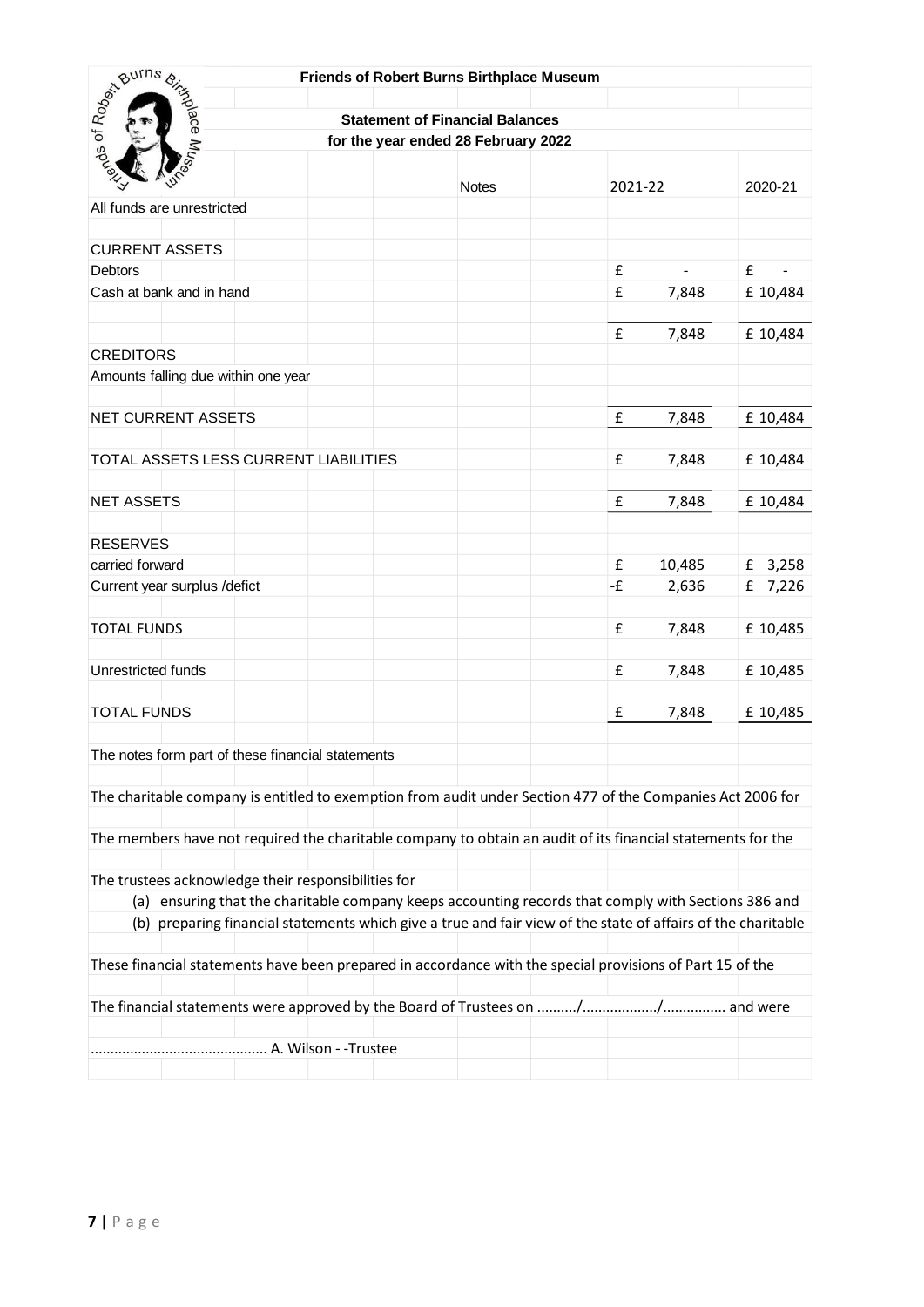## **Friends of Robert Burns Birthplace Museum Notes to the Financial Statements for the Year Ended 28 February 2022**

## **1. ACCOUNTING POLICIES**

### Accounting convention

The financial statements have been prepared under the historical cost convention, and in accordance with the Financial Reporting Standard for Smaller Entities (effective April 2008), the Companies Act 2006 and the requirements of the Statement of Recommended Practice, Accounting and Reporting by Charities.

### Exemption from preparing a cash flow statement

Exemption has been taken from preparing a cash flow statement on the grounds that the charitable company qualifies as a small charitable company.

### Incoming resources

All incoming resources are included on the Statement of Financial Activities when the charity is legally entitled to the income and the amount can be quantified with reasonable accuracy.

### Resources expended

Expenditure is accounted for on an accruals basis and has been classified under headings that aggregate all cost related to the category. Where costs cannot be directly attributed to particular headings they have been allocated to activities on a basis consistent with the use of resources.

#### Taxation

The charity is exempt from corporation tax on its charitable activities.

### Fund accounting

Unrestricted funds can be used in accordance with the charitable objectives at the discretion of the trustees.

Restricted funds can only be used for particular restricted purposes within the objects of the charity. Restrictions arise when specified by the donor or when funds are raised for particular restricted purposes.

Further explanation of the nature and purpose of each fund is included in the notes to the financial statements.

### Going concern

The financial statements for the year ended 28 February 2022 have been prepared on a going concern basis. In the making this going concern assessment, all available information about the foreseeable future (limited to a period of less than one year from the date of approval of these financial statements) has been taken into account.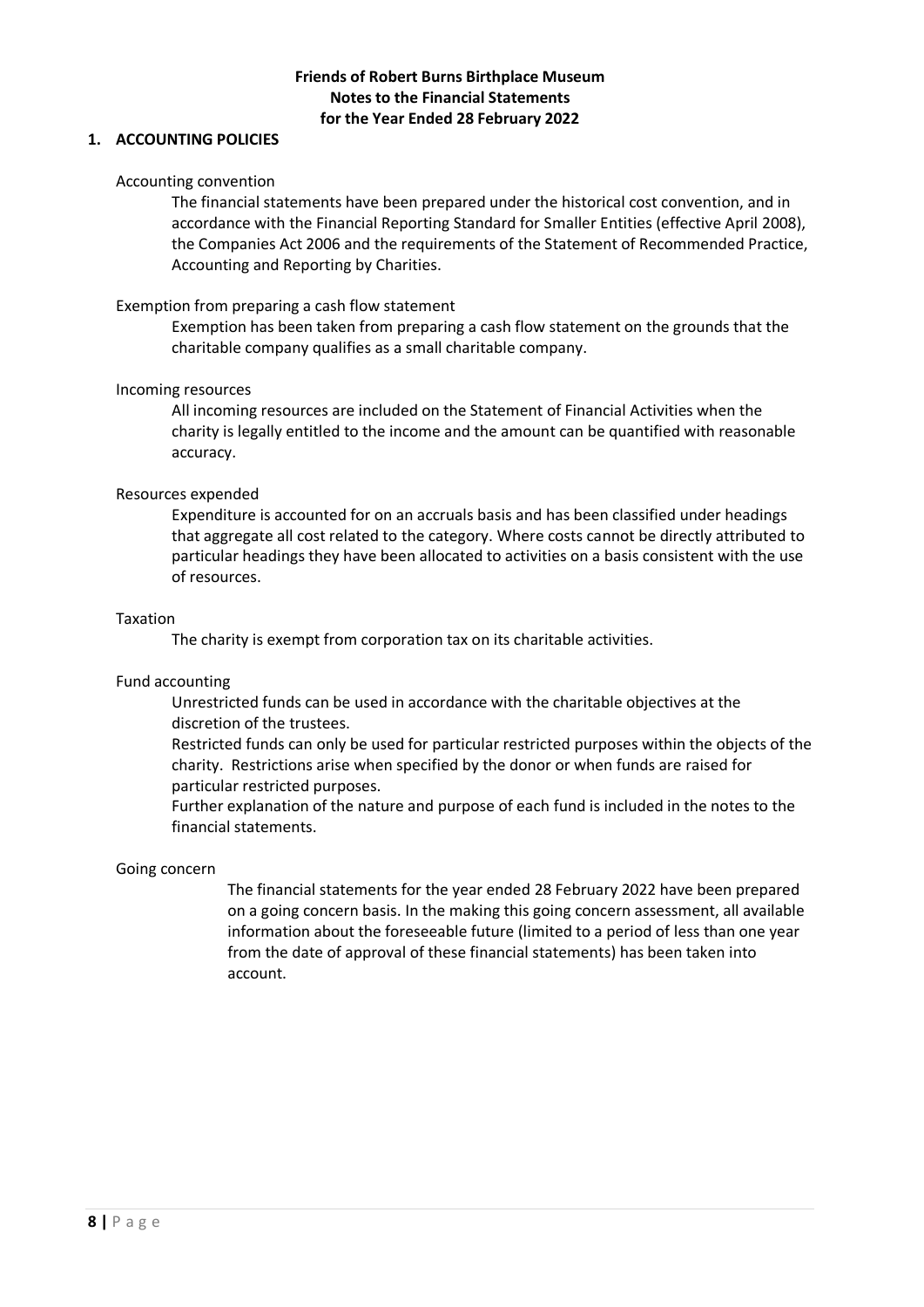# **Friends of Robert Burns Birthplace Museum Notes to the Financial Statements for the Year Ended 28 February 2022– continued**

| <b>DONATIONS:</b>                                     | IN                 |                              |                    |                              |                                             |   |          |
|-------------------------------------------------------|--------------------|------------------------------|--------------------|------------------------------|---------------------------------------------|---|----------|
|                                                       |                    |                              |                    |                              |                                             |   |          |
| General                                               | £                  | 110.05                       |                    |                              |                                             |   |          |
| Cottage                                               |                    |                              | £                  | 4,802.04                     |                                             |   |          |
| <b>TOTALS</b>                                         | £                  | 110.05                       | £                  | 4,802.04                     |                                             |   |          |
|                                                       |                    |                              |                    |                              |                                             |   |          |
| SHOP:                                                 | IN                 |                              | OUT                |                              | <b>PROFIT</b>                               |   |          |
| Xmas trees                                            | £                  |                              |                    |                              |                                             |   |          |
| Shop sales                                            | £                  | 771.90                       |                    |                              |                                             |   |          |
| Op Exp                                                |                    |                              | £                  | $\qquad \qquad \blacksquare$ |                                             |   |          |
| Plant stock                                           |                    |                              | £                  |                              |                                             |   |          |
| Craft stock                                           |                    |                              | £                  | $\overline{\phantom{a}}$     |                                             |   |          |
| Ices/drinks/etc                                       |                    |                              | £                  | $\qquad \qquad -$            |                                             |   |          |
|                                                       | £                  | 771.90                       | £                  | $\qquad \qquad \blacksquare$ | £<br>771.90                                 |   |          |
|                                                       |                    |                              |                    |                              |                                             |   |          |
|                                                       |                    |                              |                    |                              |                                             |   |          |
| <b>FUNCTIONS:</b>                                     | IN                 |                              | <b>OUT</b>         |                              | <b>PROFIT</b>                               |   |          |
| <b>Burns Supper</b>                                   | £                  | 3,550.00                     | $\pmb{\mathsf{f}}$ | 827.50                       |                                             |   |          |
|                                                       | £                  | 3,550.00                     | $\mathbf f$        | 827.50                       | £<br>2,722.50                               |   |          |
|                                                       |                    |                              |                    |                              |                                             |   |          |
|                                                       |                    |                              |                    |                              |                                             |   |          |
| <b>OTHER ACTIVITIES:</b>                              | IN                 |                              | <b>OUT</b>         |                              |                                             |   |          |
| Operating expenses                                    | £                  | $\qquad \qquad \blacksquare$ | £                  | 276.03                       |                                             |   |          |
| Spinning Wheel Project                                | £                  | $\overline{a}$               | £                  | 1,152.00                     |                                             |   |          |
| <b>Bank Charges</b>                                   |                    |                              | £                  | 10.85                        |                                             |   |          |
| Gift Aid                                              | $\mathbf f$        | $\qquad \qquad \blacksquare$ |                    |                              |                                             |   |          |
|                                                       | £                  | $\blacksquare$               | £                  | 1,438.88                     |                                             |   |          |
| Note 2:                                               |                    |                              |                    |                              |                                             |   |          |
|                                                       |                    |                              |                    |                              | Note 3:                                     |   |          |
| <b>Activities for generating funds</b><br>Shop income | $\pmb{\mathsf{f}}$ | 771.90                       |                    |                              | <b>Costs of generating funds</b><br>£       |   |          |
| <b>Functions income</b>                               | £                  | 3,550.00                     |                    |                              | Shop outgoings<br><b>Function Outgoings</b> | £ | 827.50   |
| Other activity income                                 | £                  |                              |                    |                              | Other outgoings                             | £ | 1,438.88 |
| <b>TOTAL INCOME</b>                                   | £                  | 4,321.90                     |                    |                              | <b>TOTAL OUTGOINGS</b>                      | £ | 2,266.38 |
|                                                       |                    |                              |                    |                              |                                             |   |          |